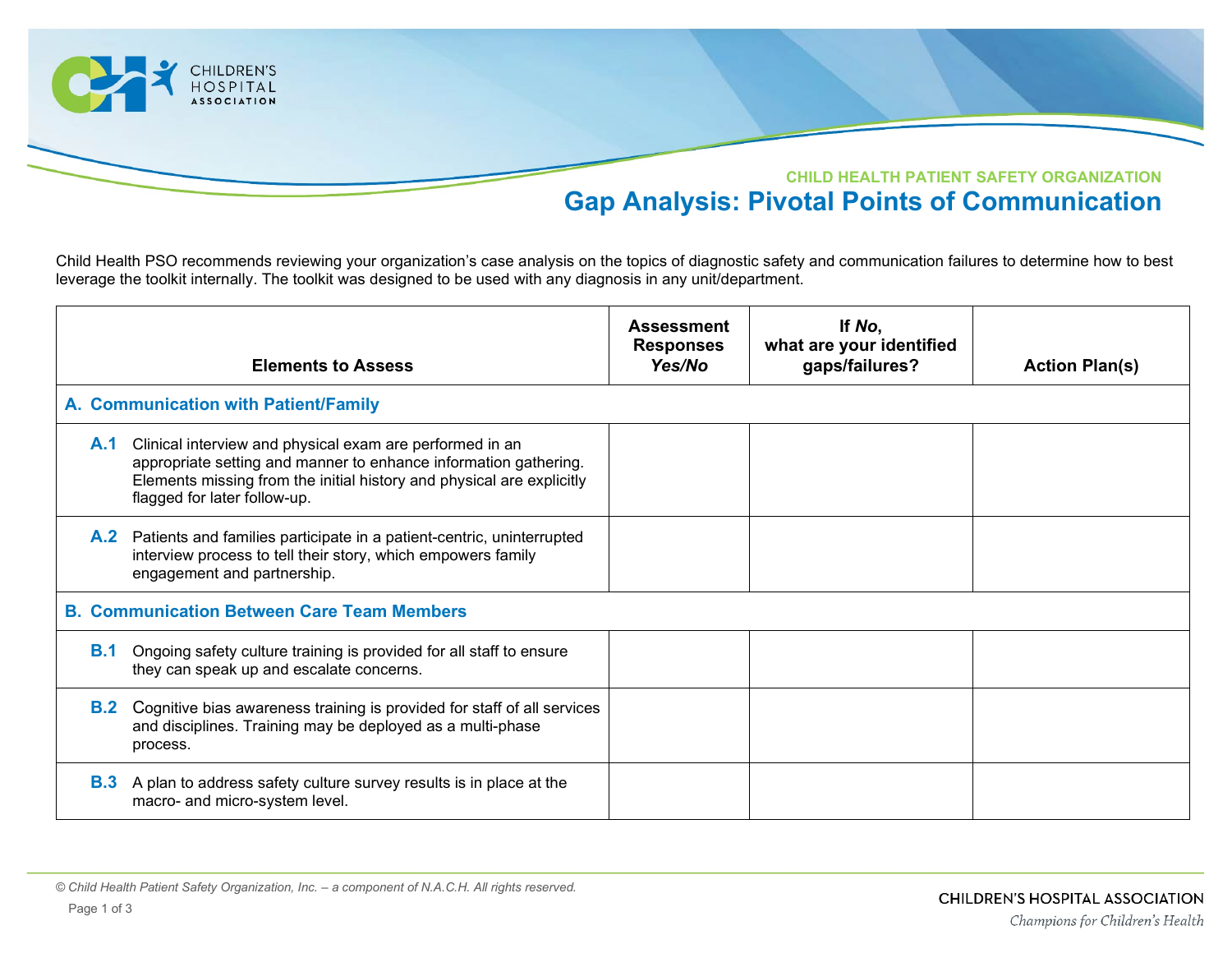|                                                                         | <b>Elements to Assess</b>                                                                                                                                                                                                                                                                                    | <b>Assessment</b><br><b>Responses</b><br>Yes/No | If No,<br>what are your identified<br>gaps/failures? | <b>Action Plan(s)</b> |  |  |
|-------------------------------------------------------------------------|--------------------------------------------------------------------------------------------------------------------------------------------------------------------------------------------------------------------------------------------------------------------------------------------------------------|-------------------------------------------------|------------------------------------------------------|-----------------------|--|--|
|                                                                         | <b>B.4</b> Standardized handover/handoff process precedes all transitions in<br>care (e.g., shift change, patient transfer).                                                                                                                                                                                 |                                                 |                                                      |                       |  |  |
|                                                                         | <b>B.5</b> Differential diagnoses are documented and prioritized for evaluation<br>upon admission and updated with changes in patient status or new<br>clinical data.                                                                                                                                        |                                                 |                                                      |                       |  |  |
|                                                                         | <b>B.6</b> Assessments are conducted to understand the care teams' comfort<br>with stating "I don't know" when uncertain about a diagnosis.                                                                                                                                                                  |                                                 |                                                      |                       |  |  |
| <b>B.7</b>                                                              | Expectations that outline when to defer to expertise (e.g., "must-call<br>list") have been established, communicated and accessible to care<br>teams.                                                                                                                                                        |                                                 |                                                      |                       |  |  |
|                                                                         | <b>B.8</b> Escalation plans (e.g. watcher program) are established at the<br>beginning of patient care and revised/reiterated at safety<br>huddles/diagnostic timeouts occurring at varying times based upon<br>other situations/clinical triggers for escalation. (See Page 3 for<br>examples to consider.) |                                                 |                                                      |                       |  |  |
| C. Communication Regarding Laboratory Data/Diagnostic Imaging/Pathology |                                                                                                                                                                                                                                                                                                              |                                                 |                                                      |                       |  |  |
|                                                                         | <b>C.1</b> External documents are reviewed upon admission (e.g., transferring<br>facility records, diagnostic reports) and preliminary results are<br>flagged for follow-up upon arrival.                                                                                                                    |                                                 |                                                      |                       |  |  |
|                                                                         | C.2 Standardized processes have been established to follow-up on all<br>diagnostic test results, especially across care transitions.                                                                                                                                                                         |                                                 |                                                      |                       |  |  |
|                                                                         | <b>C.3</b> All values of diagnostic studies are reported, reviewed and<br>interpreted together by members of the team.                                                                                                                                                                                       |                                                 |                                                      |                       |  |  |